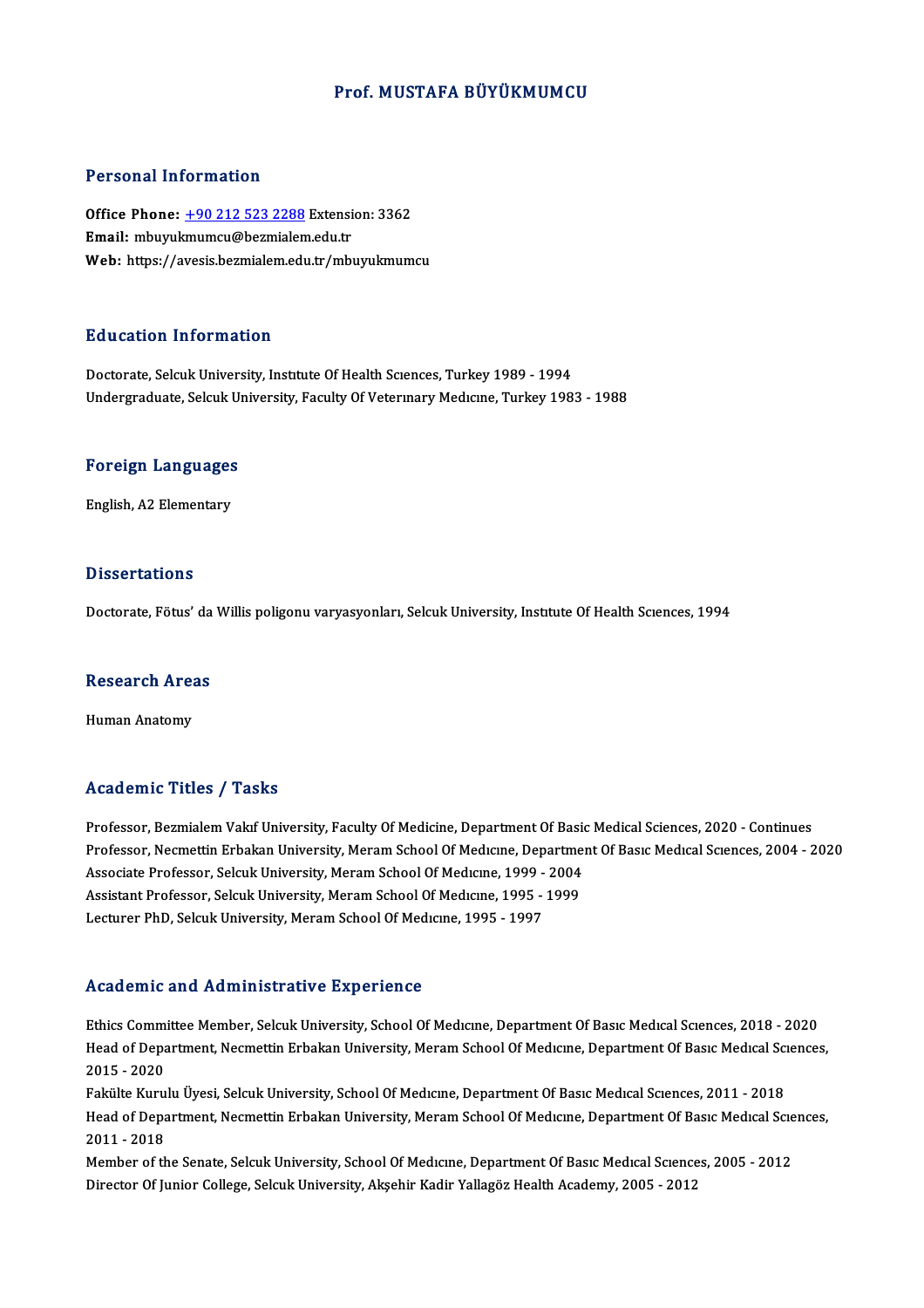#### Advising Theses

Advising Theses<br>Büyükmumcu M., Articulatio temporomandibularis'in morfolojik yapısı: multidedektörlü bilgisayarlı tomografi ile<br>radvolojik apaliz, Pestsradusta H.FPKAN(Student), 2019. rady romgy riceses<br>Büyükmumcu M., Articulatio temporomandibularis'in mor<br>radyolojik analiz, Postgraduate, H.ERKAN(Student), 2019<br>Büyülmumcu M., Kubital tünel ve kubital tünel isinde new Büyükmumcu M., Articulatio temporomandibularis'in morfolojik yapısı: multidedektörlü bilgisayarlı tomografi ile<br>radyolojik analiz, Postgraduate, H.ERKAN(Student), 2019<br>Büyükmumcu M., Kubital tünel ve kubital tünel içinde n radyolojik analiz, Postgraduate, H.ERK.<br>Büyükmumcu M., Kubital tünel ve kubit<br>Postgraduate, S.ÇELİK(Student), 2019<br>Büyülmumcu M. Artoria canatis intarı Büyükmumcu M., Kubital tünel ve kubital tünel içinde nervus ulnaris'in morfolojik özelliklerinin MRG ile araştırılma:<br>Postgraduate, S.ÇELİK(Student), 2019<br>Büyükmumcu M., Arteria carotis interna' nın çok kesitli bilgisayarl Postgraduate, S.ÇELİK(Student), 2019<br>Büyükmumcu M., Arteria carotis interna' nın çok kesitli bilgisayarlı tomografi ile morfometrik analizi, Postgraduate,<br>A.UĞUZ(Student), 2018 Büyükmumcu M., Arteria carotis interna' nın çok kesitli bilgisayarlı tomografi ile morfometrik analizi, Postgradua<br>A.UĞUZ(Student), 2018<br>Büyükmumcu M., Parıes orbıtalıs ve intraorbital yapıların endoskopik cerrahi yaklaşım A.UĞUZ(Student), 2018<br>Büyükmumcu M., Parıes orbitalis ve intraorbital yapıların endoskopik cerrahi yaklaşım aç<br>bilgisayarlı tomografide anatomik analizi, Expertise In Medicine, G.AÇAR(Student), 2017<br>Büyülmumgu M. Multipl e Büyükmumcu M., Parıes orbitalis ve intraorbital yapıların endoskopik cerrahi yaklaşım açısından multidedektör<br>bilgisayarlı tomografide anatomik analizi, Expertise In Medicine, G.AÇAR(Student), 2017<br>Büyükmumcu M., Multipl s bilgisayarlı tomografide anatomik an<br>Büyükmumcu M., Multipl sklerozlu ha<br>Doctorate, A.DİDEM(Student), 2016<br>Büyükmumcu M. Noruus fomoralis v Büyükmumcu M., Multipl sklerozlu hastaların MR görüntülerinde corpus callosum'un anatomik olarak değeri<br>Doctorate, A.DİDEM(Student), 2016<br>Büyükmumcu M., Nervus femoralis ve dallarının fetüslerdeki anatomik seyri ve varyasy Doctorate, A.DİDEM(Student), 2016<br>Büyükmumcu M., Nervus femoralis ve dallarının fetüslerdeki anatomik seyri ve varyasyonları, Postgraduate,<br>E.CİHAN(Student), 2016 Büyükmumcu M., Nervus femoralis ve dallarının fetüslerdeki anatomik seyri ve varyasyonları, Postgraduate,<br>E.CİHAN(Student), 2016<br>Büyükmumcu M., Ligamentum cruciatum posterıor'un insan fetuslerinde mikroanatomik olarak araş E.CİHAN(Student), 2016<br>Büyükmumcu M., Ligamentum cruciatum pos<br>Postgraduate, Ş.GÜNGÖRER(Student), 2016<br>Büyülmumcu M. Durgun B. Amfi ve konfore Büyükmumcu M., Ligamentum cruciatum posterıor'un insan fetuslerinde mikroanatomik olarak araştırılması,<br>Postgraduate, Ş.GÜNGÖRER(Student), 2016<br>Büyükmumcu M., Durgun B., Amfi ve konferans salonlarında oturma araçlarının ta Postgraduate, Ş.GÜNGÖRER(Student), 2016<br>Büyükmumcu M., Durgun B., Amfi ve konferans sa<br>ölçümler, Postgraduate, G.KAYAN(Student), 2015<br>Büyükmumcu M. Narvus Isebradıcus'un insan fatu Büyükmumcu M., Durgun B., Amfi ve konferans salonlarında oturma araçlarının tasarımı için gerekli antropol<br>ölçümler, Postgraduate, G.KAYAN(Student), 2015<br>Büyükmumcu M., Nervus Ischıadıcus'un insan fetuslarında mikroanatomi ölçümler, Postgraduate, G.KAYAN(Stude<br>Büyükmumcu M., Nervus Ischiadicus'un<br>Postgraduate, A.DİDEM(Student), 2013<br>Büyülmumcu M. Willis Polizonu Arterle Büyükmumcu M., Nervus Ischiadicus'un insan fetuslarında mikroanatomik ve topografik olarak araştırılması,<br>Postgraduate, A.DİDEM(Student), 2013<br>Büyükmumcu M., Willis Poligonu Arterleri Varyasyonlarının BT Anjiografi ile Bel Postgraduate, A.DİDEM(St<br>Büyükmumcu M., Willis Po<br>M.ERKAN(Student), 2011<br>Büyülmumcu M. Boyin bö Büyükmumcu M., Willis Poligonu Arterleri Varyasyonlarının BT Anjiografi ile Belirlenmesi, Doctorate,<br>M.ERKAN(Student), 2011<br>Büyükmumcu M., Beyin bölümlerinin manyetik rezonans grafisi ile volumetrik olarak incelenmesi, Doc M.ERKAN(Student), 2011<br>Büyükmumcu M., Beyin bö<br>A.UFACIK(Student), 2003 A.UFACIK(Student), 2003<br>Jury Memberships

Appointment Academic Staff, Appointment Academic Staff, Bezmialem Vakıf University, October, 2016 Appointment Academic Staff, Appointment Academic Staff, Bezmialem Vakıf University, October, 2016<br>Appointment Academic Staff, Appointment Academic Staff, Bezmialem Vakıf University, November, 2011<br>Appointment Academic Staf Appointment Academic Staff, Appointment Academic Staff, Bezmialem Vakıf University, October, 2016<br>Appointment Academic Staff, Appointment Academic Staff, Bezmialem Vakıf University, November, 20<br>Appointment Academic Staff, Appointment Academic Staff, Appointment Academic Staff, Bezmialem Vakıf University, November, 2<br>Appointment Academic Staff, Appointment Academic Staff, Bezmialem Vakıf University, August, 2009<br>Associate Professor Exam, Ass Appointment Academic Staff, Appointment Academic Staff, Bezmialem Vakıf University, August, 200<br>Associate Professor Exam, Associate Professor Exam, Bezmialem Vakıf University, December, 2007<br>Appointment Academic Staff, App Associate Professor Exam, Associate Professor Exam, Bezmialem Vakıf University, December, 2007<br>Appointment Academic Staff, Appointment Academic Staff, Bezmialem Vakıf University, June, 2007<br>Associate Professor Exam, Associ Appointment Academic Staff, Appointment Academic Staff, Bezmialem Vakıf University, June, 2007<br>Associate Professor Exam, Associate Professor Exam, Bezmiâlem Vakıf Üniversitesi, November, 2006<br>Appointment Academic Staff, Ap Associate Professor Exam, Associate Professor Exam, Bezmiâlem Vakıf Üniversitesi, November, Appointment Academic Staff, Appointment Academic Staff, Bezmialem Vakıf University, November, Appointment Academic Staff, Appointm Appointment Academic Staff, Appointment Academic Staff, Bezmialem Vakıf University, November, .<br>Associate Professor Exam, Associate Professor Exam, Bezmialem Vakıf University, March, 2006<br>Associate Professor Exam, Associat Associate Professor Exam, Associate Professor Exam, Bezmiâlem Vakıf Üniversitesi, October, 2005<br>Articles Published in Journals That Entered SCI, SSCI and AHCI Indexes

I. A Guideline for Femoral Nerve BlockWith the Age-Related Formulas Obtained Fromthe Distances Between the Femoral Nerve Block With the Age-Related Formulas Obtained Fro<br>Between the Femoral Nerve and Surface Anatomical Landmarks in Fetal Cadavers<br>CUANE PUVUVMUMCUM Ardin Kabaksi A.D., Akin D. CÜNCÖPER S A Guideline for Femoral Nerve Block With the Age-Related Form<br>Between the Femoral Nerve and Surface Anatomical Landmarks<br>CİHAN E., BÜYÜKMUMCU M., Aydin-Kabakci A. D. , Akin D., GÜNGÖRER Ş.<br>INTERNATIONAL JOURNAL OE MORRHOLO CİHAN E., BÜYÜKMUMCU M., Aydin-Kabakci A. D. , Akin D., GÜNGÖRER Ş.<br>INTERNATIONAL JOURNAL OF MORPHOLOGY, vol.40, no.1, pp.62-67, 2022 (Journal Indexed in SCI) CIHAN E., BÜYÜKMUMCU M., Aydin-Kabakci A. D. , Akin D., GÜNGÖRER Ş.<br>INTERNATIONAL JOURNAL OF MORPHOLOGY, vol.40, no.1, pp.62-67, 2022 (Journal Indexed in SCI)<br>II. SURAL NERVE HARVEST FOR INFANTS:INTEGRATED WITH INFORMATION

# INTERNATIONA<br>SURAL NERVE<br>DISSECTIONS. SURAL NERVE HARVEST FOR INFANTS:INTEGRATED WITH INFORM<br>DISSECTIONS.<br>Buyukmumcu M., Aydin KabakÇi A. D. , Akin Saygin D., Yilmaz M. T. , Şeker M.<br>Turkish journal of modisel sciences, vel 51, nn 473,482,2021 (Journal Indox

DISSECTIONS.<br>Buyukmumcu M., Aydin KabakÇi A. D. , Akin Saygin D., Yilmaz M. T. , Şeker M.<br>Turkish journal of medical sciences, vol.51, pp.473-482, 2021 (Journal Indexed in SCI)

Buyukmumcu M., Aydin KabakÇi A. D. , Akin Saygin D., Yilmaz M. T. , Şeker M.<br>Turkish journal of medical sciences, vol.51, pp.473-482, 2021 (Journal Indexed in SCI)<br>III. An evaluation on the morphology of the nasal bone, pi Turkish journal of medical sciences, vol.51, pp.473-482, 2021 (Jo<br><mark>An evaluation on the morphology of the nasal bone, pirif</mark><br>Kabakci A. D. , Saygin D. A. , Alpa S., Buyukmumcu M., Yilmaz M. T.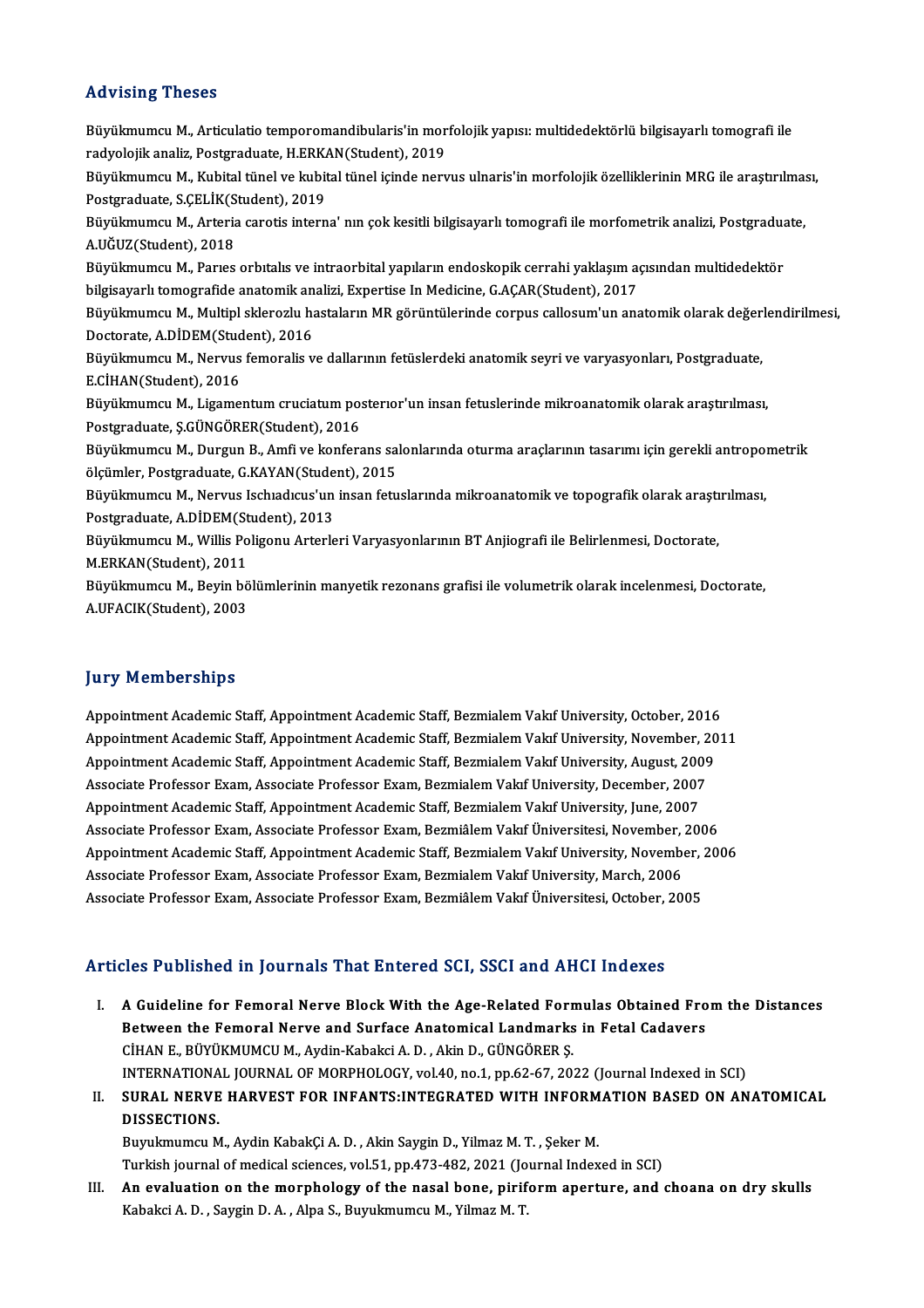JOURNAL OF THE ANATOMICAL SOCIETY OF INDIA, vol.69, no.4, pp.213-219, 2020 (Journal Indexed in SCI)<br>Marphelagical structure and variations of fotal lateral menisque: the significance in convenient

JOURNAL OF THE ANATOMICAL SOCIETY OF INDIA, vol.69, no.4, pp.213-219, 2020 (Journal Indexed in SCI)<br>IV. Morphological structure and variations of fetal lateral meniscus: the significance in convenient<br>diagnosis and trastme **JOURNAL OF THE ANATOMI<br>Morphological structure<br>diagnosis and treatment** IV. Morphological structure and variations of fetal lateral meniscus: the significance in convenient<br>diagnosis and treatment<br>Kabakci A. D. A. , Buyukmumcu M., Akin D., Bilge O.

diagnosis and treatment<br>Kabakci A. D. A. , Buyukmumcu M., Akin D., Bilge O.<br>KNEE SURGERY SPORTS TRAUMATOLOGY ARTHROSCOPY, vol.27, no.10, pp.3364-3373, 2019 (Journal Indexed in<br>SCD Kaba<br>KNE<br>SCI)<br>Com KNEE SURGERY SPORTS TRAUMATOLOGY ARTHROSCOPY, vol.27, no.10, pp.3364-3373, 2019 (Journal Indexed<br>SCI)<br>V. Computed tomography based analysis of the lamina papyracea variations and morphology of the<br>orbit concerning ondoscop

SCI)<br>Computed tomography based analysis of the lamin<br>orbit concerning endoscopic surgical approaches<br>Acar C. Bumkmumqu M. Culor I Computed tomography based<br>orbit concerning endoscopic<br>Acar G., Buyukmumcu M., Guler I.<br>PRAZILIAN JOURNAL OF OTOPHI orbit concerning endoscopic surgical approaches<br>Acar G., Buyukmumcu M., Guler I.<br>BRAZILIAN JOURNAL OF OTORHINOLARYNGOLOGY, vol.85, no.5, pp.551-559, 2019 (Journal Indexed in SCI)<br>Computed tomography evoluction of the morph Acar G., Buyukmumcu M., Guler I.<br>BRAZILIAN JOURNAL OF OTORHINOLARYNGOLOGY, vol.85, no.5, pp.551-559, 2019 (Journal Indexed in SCI)<br>VI. Computed tomography evaluation of the morphometry and variations of the infraorbital ca

BRAZILIAN JOURNAL OF OTORHING<br>Computed tomography evaluati<br>relating to endoscopic surgery Computed tomography evaluation of th<br>relating to endoscopic surgery<br>Acar G., Ozen K. E. , Guler I., Buyukmumcu M.<br>PRAZILIAN JOURNAL OF OTOBUJNOLARYNC re<mark>lating to endoscopic surgery</mark><br>Acar G., Ozen K. E. , Guler I., Buyukmumcu M.<br>BRAZILIAN JOURNAL OF OTORHINOLARYNGOLOGY, vol.84, no.6, pp.713-721, 2018 (Journal Indexed in SCI)<br>Marphametris Analysis of Sunrarenal Glands (A

Acar G., Ozen K. E. , Guler I., Buyukmumcu M.<br>BRAZILIAN JOURNAL OF OTORHINOLARYNGOLOGY, vol.84, no.6, pp.713-721, 2018 (Journal Indexed in SC<br>VII. Morphometric Analysis of Suprarenal Glands (Adrenal Glands) with Multislice BRAZILIAN JOU<br>Morphometri<br>Tomography<br>Alin D. Vilmer VII. Morphometric Analysis of Suprarenal Glands (Adrenal Glands) with Multislice Computerized<br>Tomography<br>Akin D., Yilmaz M. T. , Ozbek O., Ozbiner H., Cicekcibasi A. E. , Buyukmumcu M., Kabakci A. D.

INTERNATIONAL JOURNAL OF MORPHOLOGY, vol.35, no.1, pp.120-127, 2017 (Journal Indexed in SCI)

### VIII. An Osteometric Study on Humerus

Aydin Kabakci A.D., Buyukmumcu M., Yilmaz M.T., Cicekcibasi A.E., Akin D., Cihan E. An Osteometric Study on Humerus<br>Aydin Kabakci A. D. , Buyukmumcu M., Yilmaz M. T. , Cicekcibasi A. E. , Akin D., Cihan E.<br>INTERNATIONAL JOURNAL OF MORPHOLOGY, vol.35, no.1, pp.219-226, 2017 (Journal Indexed in SCI)<br>Anatomi Aydin Kabakci A. D., Buyukmumcu M., Yilmaz M. T., Cicekcibasi A. E., Akin D., Cihan E.<br>INTERNATIONAL JOURNAL OF MORPHOLOGY, vol.35, no.1, pp.219-226, 2017 (Journal Index<br>IX. Anatomical structure and topographic anatomy of

- IX. Anatomical structure and topographic anatomy of sciatic nerve in human fetuses<br>Kabakci A. D. A., Buyukmumcu M., Yilmaz M. T., Cicekcibasi A. E., Akin D. Anatomical structure and topographic anatomy of sciatic nerve in human fetuse<br>Kabakci A. D. A. , Buyukmumcu M., Yilmaz M. T. , Cicekcibasi A. E. , Akin D.<br>JOURNAL OF THE ANATOMICAL SOCIETY OF INDIA, vol.65, 2016 (Journal I
- X. Transfer of the Fifth Finger to Replace an Amputated Thumb: A Preliminary Study JOURNAL OF THE ANATOMICAL SOCIETY OF INDIA, vol.65, 2016 (Journal Index<br>Transfer of the Fifth Finger to Replace an Amputated Thumb: A Prelin<br>Ince B., Gundeslioglu A. O., Cicekcibasi A. E., Dadaci M., Inan I., Buyukmumcu M. Ince B., Gundeslioglu A. O., Cicekcibasi A. E., Dadaci M., Inan I., Buyukmumcu M.<br>SURGICAL INNOVATION, vol.22, no.5, pp.462-468, 2015 (Journal Indexed in SCI)
- XI. Modified Medial Stoppa Approach For Acetabular Fractures: An Anatomic Study SURGICAL INNOVATION, vol.22, no.5, pp.462-468, 2015 (Journal In<br>Modified Medial Stoppa Approach For Acetabular Fracture:<br>Kacira B. K. , Arazi M., Cicekcibasi A. E. , Buyukmumcu M., Demirci S.<br>JOUPMAL OF TRAUMA INUIPY INFEC JOURNAL OF TRAUMA-INJURY INFECTION AND CRITICAL CARE, vol.71, no.5, pp.1340-1344, 2011 (Journal Indexed in SCI) Kacira B. K. , Ara<br>JOURNAL OF TR<br>Indexed in SCI)<br>Clinical Signifi JOURNAL OF TRAUMA-INJURY INFECTION AND CRITICAL CARE, vol.71, no.5, pp.1340-1344, 2011 (Journal Indexed in SCI)<br>XII. Clinical Significance of Maxillary Artery and its Branches: A Cadaver Study and Review of the<br>Literature

# Indexed in S<br>Clinical Sig<br>Literature<br>Urgel L.L. P. Clinical Significance of Maxillary Artery and its Branche<br>Literature<br>Uysal I. I. , Buyukmumcu M., Unver Dogan N., Seker M., Ziylan T.<br>INTERNATIONAL JOURNAL OF MORRHOLOCY, vel 39, ne 4, nn 1

Literature<br>Uysal I. I. , Buyukmumcu M., Unver Dogan N., Seker M., Ziylan T.<br>INTERNATIONAL JOURNAL OF MORPHOLOGY, vol.29, no.4, pp.1274-1281, 2011 (Journal Indexed in SCI)<br>Distal Superfisial Termostal Antony to Provimal Pos

## Uysal I. I. , Buyukmumcu M., Unver Dogan N., Seker M., Ziylan T.<br>INTERNATIONAL JOURNAL OF MORPHOLOGY, vol.29, no.4, pp.1274-1281, 2011 (Journal Indexed in SCI)<br>XIII. Distal Superficial Temporal Artery to Proximal Posterior INTERNATIONAL JOURNAL OF MORPHOLOGY, vol.29, r<br>Distal Superficial Temporal Artery to Proximal P<br>Oblique Transzygomatic Subtemporal Approach<br>Illin C. H., Ustun M. E., Puvulmumgu M Ulku C.H., Ustun M.E., Buyukmumcu M. Oblique Transzygomatic Subtemporal Approach<br>Ulku C. H. , Ustun M. E. , Buyukmumcu M.<br>SKULL BASE-AN INTERDISCIPLINARY APPROACH, vol.20, no.6, pp.415-419, 2010 (Journal Indexed in SCI)<br>Effects of lang term 5.0 Hg magnetis fi Ulku C. H., Ustun M. E., Buyukmumcu M.<br>SKULL BASE-AN INTERDISCIPLINARY APPROACH, vol.20, no.6, pp.415-419, 2010 (Journal Indexed in SKULL BASE-AN INTERDISCIPLINARY APPROACH, vol.20, no.6, pp.415-419, 2010 (Journal Indexed

SKULL BASE-AN INTERDISCIPLINARY APPROACH, vol.20, no.6, pp.415-419, 2010 (Journal Indexed in SCI)<br>Effects of long-term 50 Hz magnetic field exposure on the micro nucleated polychromatic<br>erythrocyte and blood lymphocyte fre Effects of long-term !<br>erythrocyte and bloo<br>lymphocytes of mice erythrocyte and blood lymphocyte frequency and argyrophilic nuc<br>lymphocytes of mice<br>Okudan N., Celik I., Salbacak A., Cicekcibasi A. E. , Buyukmumcu M., Gokbel H.<br>NEUPOENDOCPINOLOCY LETTEPS vol 21, no 2, np 209, 214, 2010 lymphocytes of mice<br>Okudan N., Celik I., Salbacak A., Cicekcibasi A. E. , Buyukmumcu M., Gokbel H.<br>NEUROENDOCRINOLOGY LETTERS, vol.31, no.2, pp.208-214, 2010 (Journal Indexed in SCI)<br>Anatomis and radiologie analysis of the

- Okudan N., Celik I., Salbacak A., Cicekcibasi A. E. , Buyukmumcu M., Gokbel H.<br>NEUROENDOCRINOLOGY LETTERS, vol.31, no.2, pp.208-214, 2010 (Journal Indexed in SC<br>XV. Anatomic and radiologic analysis of the atlantal part of NEUROENDOCRINOLOGY LETTERS, vol.31, no.2, pp.208-214, 2010 (Journal Indexed in SC<br>Anatomic and radiologic analysis of the atlantal part of the vertebral artery<br>Cengiz S. L. , Cicekcibas A., Kiresi D., Kocaogullar Y., Cicek Anatomic and radiologic analysis of the atlantal part of the vertebral artery<br>Cengiz S. L. , Cicekcibas A., Kiresi D., Kocaogullar Y., Cicek O., Baysefer A., Buyukmumcu M.<br>JOURNAL OF CLINICAL NEUROSCIENCE, vol.16, no.5, pp Cengiz S. L. , Cicekcibas A., Kiresi D., Kocaogullar Y., Cicek O., Baysefer A., Buyukmumcu M.<br>JOURNAL OF CLINICAL NEUROSCIENCE, vol.16, no.5, pp.675-678, 2009 (Journal Indexed in SCI)<br>XVI. The Course and Variations of the
- JOURNAL OF CLINICAL NEUROSCIENCE, vol.16, no.5, pp.675-678, 2009 ()<br>The Course and Variations of the Branches of the Musculocutan<br>Uysal I. I. , Karabulut A. K. , Buyukmumcu M., Unver Dogan N., Salbacak A.<br>CLINICAL ANATOMY XVI. The Course and Variations of the Branches of the Musculocutaneous Nerve in Human Fetuses<br>Uysal I. I. , Karabulut A. K. , Buyukmumcu M., Unver Dogan N., Salbacak A.<br>CLINICAL ANATOMY, vol.22, no.3, pp.337-345, 2009 (Jou
- XVII. Proximal STA to proximal PCA bypass using a radial artery graft by posterior oblique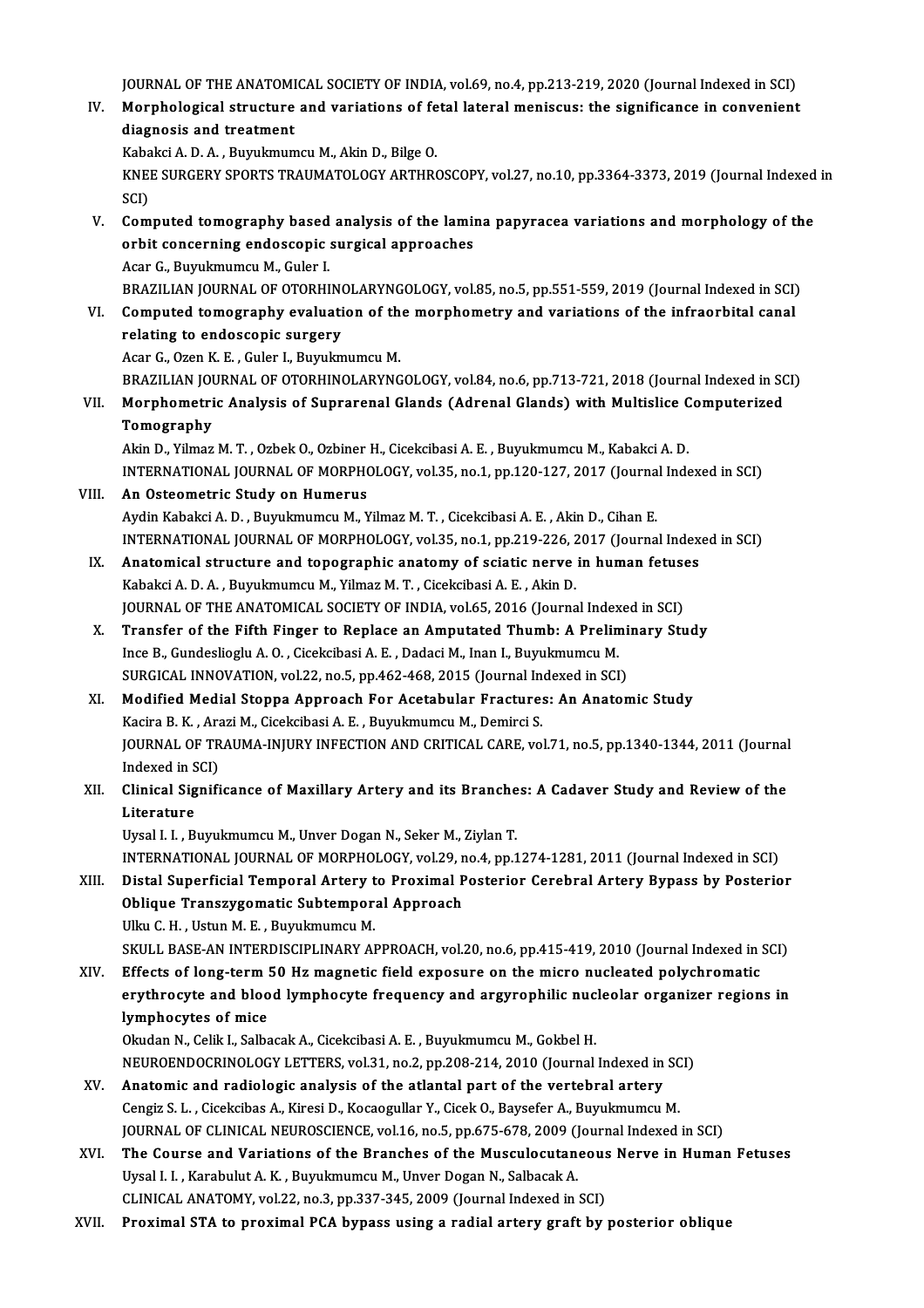|         | transzygomatic subtemporal approach                                                                                                                                         |
|---------|-----------------------------------------------------------------------------------------------------------------------------------------------------------------------------|
|         | Ulku C. H., Cicekcibasi A. E., Cengiz S. L., Ustun M. E., Buyukmumcu M.                                                                                                     |
|         | NEUROSURGICAL REVIEW, vol.32, no.1, pp.95-99, 2009 (Journal Indexed in SCI)                                                                                                 |
| XVIII.  | The lumbar roots and pedicles: a morphometric analysis and anatomical features                                                                                              |
|         | Torun F., Tuna H., Buyukmumcu M., Caglar S., Baysefer A.                                                                                                                    |
|         | JOURNAL OF CLINICAL NEUROSCIENCE, vol.15, no.8, pp.895-899, 2008 (Journal Indexed in SCI)                                                                                   |
| XIX.    | Determination of the effects of extremely low frequency electromagnetic fields on the percentages                                                                           |
|         | of peripheral blood leukocytes and histology of lymphoid organs of the mouse                                                                                                |
|         | Cicekcibasi A. E., Celik I., Salbacak A., Ozkan Y., Okudan N., Buyukmumcu M.                                                                                                |
|         | SAUDI MEDICAL JOURNAL, vol.29, no.1, pp.36-41, 2008 (Journal Indexed in SCI)                                                                                                |
| XX.     | Developmental variations and clinical importance of the fetal thyroid gland - A morphometric study                                                                          |
|         | Cicekcibasi A. E., Salbacak A., Seker M., Ziylan T., Tuncer I., Buyukmumcu M.                                                                                               |
|         | SAUDI MEDICAL JOURNAL, vol.28, no.4, pp.524-528, 2007 (Journal Indexed in SCI)                                                                                              |
| XXI.    | A modified technique for bypass of the external carotid artery to the proximal posterior cerebral                                                                           |
|         | artery: An anatomical and technical study                                                                                                                                   |
|         | Ozturk K., Uysal I., Arbag H., Buyukmumcu M., Ustun M., Salbacak A.                                                                                                         |
|         | ACTA OTO-LARYNGOLOGICA, vol.126, no.5, pp.526-529, 2006 (Journal Indexed in SCI)                                                                                            |
| XXII.   | Transzygomatic-subtemporal approach for middle meningeal-to-P2 segment of the posterior                                                                                     |
|         | cerebral artery bypass: An anatomical and technical study                                                                                                                   |
|         | Ustun M. E., Buyukmumcu M., Ulku C. H., Guney O., Salbacak A.                                                                                                               |
|         | SKULL BASE-AN INTERDISCIPLINARY APPROACH, vol.16, no.1, pp.39-43, 2006 (Journal Indexed in SCI)                                                                             |
| XXIII.  | Superficial temporal artery graft for bypass of the maxillary to proximal middle cerebral artery                                                                            |
|         | using a transantral approach: an anatomical and technical study                                                                                                             |
|         | Arbag H., Cicekcibasi A., Uysal I., Ustun M., Buyukmumcu M.                                                                                                                 |
|         | ACTA OTO-LARYNGOLOGICA, vol.125, no.9, pp.999-1003, 2005 (Journal Indexed in SCI)                                                                                           |
| XXIV.   | An investigation of the origin, location and variations of the renal arteries in human fetuses and                                                                          |
|         | their clinical relevance                                                                                                                                                    |
|         | Cicekcibasi A., Ziylan T., Salbacak A., Seker M., Buyukmumcu M., Tuncer I.                                                                                                  |
|         | ANNALS OF ANATOMY-ANATOMISCHER ANZEIGER, vol.187, no.4, pp.421-427, 2005 (Journal Indexed in SCI)                                                                           |
| XXV.    | A rare variation of the coeliac trunk                                                                                                                                       |
|         | Cicekcibasi A., Uysal I., Seker M., Tuncer I., Buyukmumcu M., Salbacak A.                                                                                                   |
|         | ANNALS OF ANATOMY-ANATOMISCHER ANZEIGER, vol.187, no.4, pp.387-391, 2005 (Journal Indexed in SCI)                                                                           |
| XXVI.   | A modified technique to bypass the maxillary artery to supraclinoid internal carotid artery by using                                                                        |
|         | radial artery graft: an anatomical study                                                                                                                                    |
|         | Arbag H., Ustun M., Buyukmumcu M., Cicekcibasi A., Ulku C.                                                                                                                  |
| XXVII.  | JOURNAL OF LARYNGOLOGY AND OTOLOGY, vol.119, no.7, pp.519-523, 2005 (Journal Indexed in SCI)<br>A morphometric study and variations on the lumbar arteries of human fetuses |
|         | Seker M., Cicekcibasi A., Salbacak A., Buyukmumcu M.                                                                                                                        |
|         | ANNALS OF ANATOMY-ANATOMISCHER ANZEIGER, vol.187, no.2, pp.135-140, 2005 (Journal Indexed in SCI)                                                                           |
| XXVIII. | Correlation between developmental stages of the human heart and gestational ages                                                                                            |
|         | Uysal I., Karabulut A., Salbacak A., Buyukmumcu M., Seker M.                                                                                                                |
|         | SAUDI MEDICAL JOURNAL, vol.26, no.4, pp.531-536, 2005 (Journal Indexed in SCI)                                                                                              |
| XXIX.   | Saphenous vein graft for bypass of the external carotid artery to supraclinoid internal carotid                                                                             |
|         | artery using a modified technique: An anatomical and technical study                                                                                                        |
|         | Ulku C., Ustun M., Buyukmumcu M., Cicekcibasi A., Uyar Y.                                                                                                                   |
|         | ACTA OTO-LARYNGOLOGICA, vol.124, no.10, pp.1215-1219, 2004 (Journal Indexed in SCI)                                                                                         |
| XXX.    | Radial artery graft for bypass of the maxillary to proximal posterior cerebral artery: An anatomical                                                                        |
|         | and technical study                                                                                                                                                         |
|         | Ulku C., Ustun M., Buyukmumcu M., Cicekcibasi A., Ziylan T.                                                                                                                 |
|         | ACTA OTO-LARYNGOLOGICA, vol.124, no.7, pp.858-862, 2004 (Journal Indexed in SCI)                                                                                            |
| XXXI.   | Possibility of middle meningeal artery-to-petrous internal carotid artery bypass: An anatomic study                                                                         |
|         |                                                                                                                                                                             |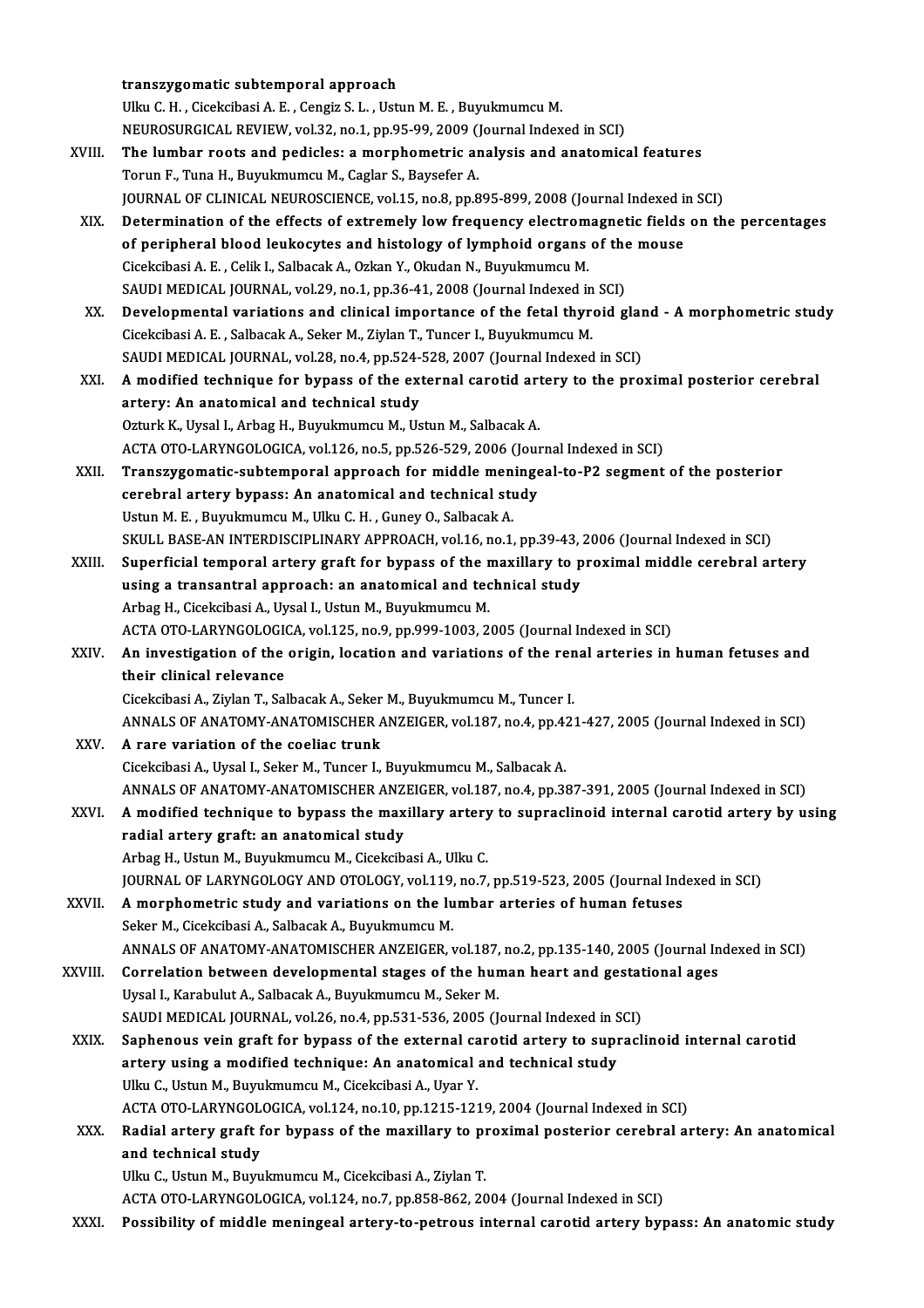|               | Ustun M., Buyukmumcu M., Seker M., Karabulut A., Uysal I., Ziylan T.                                 |
|---------------|------------------------------------------------------------------------------------------------------|
|               | SKULL BASE-AN INTERDISCIPLINARY APPROACH, vol.14, no.3, pp.153-156, 2004 (Journal Indexed in SCI)    |
| XXXII.        | Congenital morphological abnormalities of the distal vertebral arteries (CMADVA) and their           |
|               | relationship with vertigo and dizziness                                                              |
|               | Paksoy Y., Vatansev H., Seker M., Ustun M., Buyukmumcu M., Akpinar Z.                                |
|               | MEDICAL SCIENCE MONITOR, vol.10, no.7, 2004 (Journal Indexed in SCI)                                 |
| XXXIII.       | Proximal superficial temporal artery to proximal middle cerebral artery bypass using a radial artery |
|               | graft: an anatomic approach                                                                          |
|               | Buyukmumcu M., Guney O., Ustun M., Uysal I., Seker M.                                                |
|               | NEUROSURGICAL REVIEW, vol.27, no.3, pp.185-188, 2004 (Journal Indexed in SCI)                        |
| <b>XXXIV</b>  | Radial artery graft for bypass of the maxillary to proximal middle cerebral artery: An anatomic and  |
|               | technical study                                                                                      |
|               | Ustun M., Buyukmumcu M., Ulku C., Cicekcibasi A., Arbag H.                                           |
|               | NEUROSURGERY, vol.54, no.3, pp.667-670, 2004 (Journal Indexed in SCI)                                |
| <b>XXXV</b>   | Maxillary-to-petrous internal carotid artery bypass: an anatomical feasibility study                 |
|               | Buyukmumcu M., Ustun M., Seker M., Karabulut A., Uysal Y.                                            |
|               | SURGICAL AND RADIOLOGIC ANATOMY, vol.25, pp.368-371, 2003 (Journal Indexed in SCI)                   |
| XXXVI.        | Brachial plexus variations in human fetuses                                                          |
|               | Uysal I., Seker M., Karabulut A., Buyukmumcu M., Ziylan T.                                           |
|               | NEUROSURGERY, vol.53, no.3, pp.676-684, 2003 (Journal Indexed in SCI)                                |
| <b>XXXVII</b> | The origin of gonadal arteries in human fetuses: Anatomical variations                               |
|               | Cicekcibasi A., Salbacak A., Seker M., Ziylan T., Buyukmumcu M., Uysal I.                            |
|               | ANNALS OF ANATOMY-ANATOMISCHER ANZEIGER, vol.184, no.3, pp.275-279, 2002 (Journal Indexed in SCI)    |
| XXXVIII.      | An alternative method for restoring opposition after median nerve injury: an anatomical feasibility  |
|               | study for the use of neurotisation                                                                   |
|               | Ustun M., Ogun T., Karabulut A., Buyukmumcu M.                                                       |
|               | JOURNAL OF ANATOMY, vol.198, pp.635-638, 2001 (Journal Indexed in SCI)                               |
| <b>XXXIX</b>  | Selective restoration of motor function in the ulnar nerve by transfer of the anterior interosseous  |
|               | nerve - An anatomical feasibility study                                                              |
|               | Ustun M., Ogun T., Buyukmumcu M., Salbacak A.                                                        |
|               | JOURNAL OF BONE AND JOINT SURGERY-AMERICAN VOLUME, no.4, pp.549-552, 2001 (Journal Indexed in SCI)   |
| XL.           | The relationship between the lumbosacral enlargement and the conns medullaris during the period      |
|               | of fetal development and adulthood                                                                   |
|               | Malas M., Seker M., Salbacak A., Buyukmumcu M., Karabulut A., Yardimci C.                            |
|               | SURGICAL AND RADIOLOGIC ANATOMY, vol.22, pp.163-168, 2000 (Journal Indexed in SCI)                   |
| XLI.          | The possibility of deep peroneal nerve neurotisation by the superficial peroneal nerve: an           |
|               | anatomical approach                                                                                  |
|               | Buyukmumcu M., Ustun M., Seker M., Kocaogullari Y., Sagmanligil A.                                   |
|               | JOURNAL OF ANATOMY, vol.194, pp.309-312, 1999 (Journal Indexed in SCI)                               |
|               |                                                                                                      |

### Articles Published in Other Journals

- rticles Published in Other Journals<br>I. CT Evaluation of the Intraorbital Structures Concerning Endoscopic Approaches to the Lamina ELES I WEIR<br>CT Evaluati<br>Papyracea CT Evaluation of the Intraorbital<br>Papyracea<br>AÇAR G., BÜYÜKMUMCU M., GÜLER İ.<br>Journal of Pessarsh in Medisel and D Papyracea<br>AÇAR G., BÜYÜKMUMCU M., GÜLER İ.<br>Journal of Research in Medical and Dental Science, vol.6, no.4, pp.24-29, 2018 (Journal Indexed in ESCI)
	-

- II. An assesment of nasal and orbital parameters in human fetuses ACAR M., SALBACAK A., ÇİÇEKCİBAŞI A. E., BÜYÜKMUMCU M., ŞAHİN T. K. International journal of research of medical sciences, 2017 (Refereed Journals of Other Institutions)
- III. An assessment of nasal and orbital parameters in human fetuses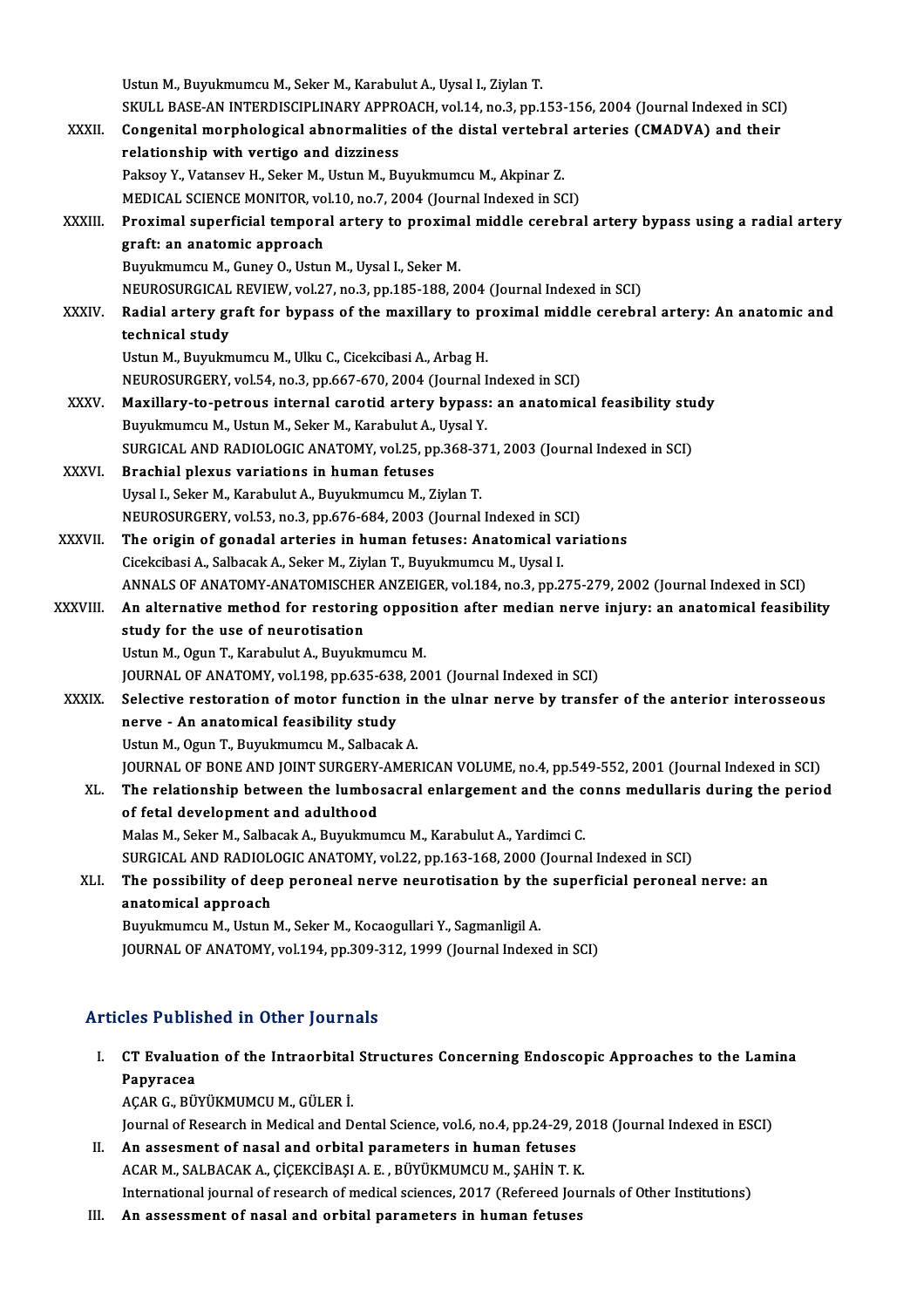ACAR M., SALBACAK A., ÇİÇEKÇİBAŞI A. E. , BÜYÜKMUMCU M., ŞAHİN T. K.<br>International Journal of Bessereb in Medical Sciences, 2017, (Befersed Jeu ACAR M., SALBACAK A., ÇİÇEKÇİBAŞI A. E. , BÜYÜKMUMCU M., ŞAHİN T. K.<br>International Journal of Research in Medical Sciences, 2017 (Refereed Journals of Other Institutions)<br>An assessment of nasal and onbital nanamatare in bu ACAR M., SALBACAK A., ÇİÇEKÇİBAŞI A. E., BÜYÜKMUMCU M., ŞAHİN T. K.<br>International Journal of Research in Medical Sciences, 2017 (Refereed Journal<br>IV. An assessment of nasal and orbital parameters in human fetuses

- International Journal of Research in Medical Sciences, 2017 (Refereed Jou<br>An assessment of nasal and orbital parameters in human fetuses<br>ACAR M., SALBACAK A., ÇİÇEKCİBAŞI A. E. , BÜYÜKMUMCU M., ŞAHİN T. K.<br>International Jo IV. An assessment of nasal and orbital parameters in human fetuses<br>ACAR M., SALBACAK A., ÇİÇEKCİBAŞI A. E. , BÜYÜKMUMCU M., ŞAHİN T. K.<br>International Journal of Research in Medical Sciences, vol.5, no.4, pp.1445, 2017 (Ref ACAR M., SALBACAK A., CICEKCIBAŞI A. E., BÜYÜKMUMCU M., ŞAHİN T. K.
- V. Case report Hepatomesenteric Trunk ÖZEN K.E., BÜYÜKMUMCU M., ÖZBEK O., AYDIN KABAKÇI A.D., ŞAHİN G. Ibni Sina Journal of Medical Sciences, 2015 (Other Refereed National Journals)
- VI. Deneysel diyabette insülinin böbrek dokusu üzerine olan etkileri CÜCE G., Hatice Nur Ş., ÇETİNKAYA S., AKTAN T. M., DUMAN S., YILMAZ M. T., BÜYÜKMUMCU M. İbni Sina Journal of Medical Sciences, vol.1, no.1, pp.8-12, 2015 (Other Refereed National Journals) CÜCE G., Hatice Nur Ş., ÇETİNKAYA S., AKTAN T. M. , DUMAN S., YILMAZ M. T. , BÜYÜKMUMCU M.<br>İbni Sina Journal of Medical Sciences, vol.1, no.1, pp.8-12, 2015 (Other Refereed National Journals)<br>VII. Reconstruction of large n
- anatomical and technical study. Reconstruction of large nasal septal perforatio<br>anatomical and technical study.<br>Keleş B., Oztürk K., Ciçekçibaşı A. E. , Büyükmumcu M.<br>Kulak hunun bogaz ihtisas dargisi : KBB – Jaurnal of s Keleş B., Oztürk K., Ciçekçibaşı A. E., Büyükmumcu M.

Kulak burun bogaz ihtisas dergisi : KBB = Journal of ear, nose, and throat, vol.20, pp.293-8, 2010 (Refereed Journals of Other Institutions)

### Books&Book Chapters

- ooks & Book Chapters<br>I. SİSTEMATİK NÖROANATOMİ<br>Rüvülmumcu M (Editor) Hycel Büyükmumcu M. (Editor), Uysal İ. İ. (Editor), Doğan N. Ü. (Editor) SİSTEMATİK NÖROANATOMİ<br>Büyükmumcu M. (Editor), Uysal İ<br>Nobel Tıp Kitapevi, Konya, 2021<br>Sistematik Anatomi Nobel Tıp Kitapevi, Konya, 2021
- II. Sistematik Anatomi<br>BÜYÜKMUMCU M. Nobel-AtlasYayınevi,2018
- III. insan anatomisi atlası BÜYÜKMUMCUM.,SABANCIOĞULLARIV. atlas,2018
- IV. İnsan Anatomi Atlası 2. Cilt atlas, 2018<br>İnsan Anatomi Atlası 2. Cilt<br>BÜYÜKMUMCU M., ÇİÇEKCİBAŞI A. E. , AYDIN KABAKÇI A. D. , AKIN SAYGIN D., KESKİNÖZ E. N. , ERTEKİN T.,<br>SİNDEL M. AÇAR H. İ., KARAÇA SAYÇU LÖ, Kürkgüçğeye e. st.ol İnsan Anatomi Atlası 2. Cilt<br>BÜYÜKMUMCU M., ÇİÇEKCİBAŞI A. E. , AYDIN KABAKÇI A. D. , AH<br>SİNDEL M., AÇAR H. İ. , KARACA SAYGILI Ö., Kürkcüoğlu a., et al.<br>Atlas Yayınsıyi, Kanım 2013 BÜYÜKMUMCU M., ÇİÇEKCİB<br>SİNDEL M., AÇAR H. İ. , KARA<br>Atlas Yayınevi, Konya, 2018<br>Pere Anaterni Atlası ve P SİNDEL M., AÇAR H. İ. , KARACA SAYGILI Ö., Kürkcüoğlu a., et al.<br>Atlas Yayınevi, Konya, 2018<br>V. Dere Anatomi Atlası ve Ders Kitabı
- Atlas Yayınevi, Konya, 2018<br>Dere Anatomi Atlası ve Ders Kitabı<br>YÜCEL A. H. , BOBUŞ A., ÇİÇEKCİBAŞI A. E. , USLU A. İ. , DURGUN B., ÖZBAĞ D., UZMANSEL D., PETEKKAYA E.,<br>KIZU KANAT E. D., ÇÜMÜSPUPUN E. et al Dere Anatomi Atlası ve Ders Kitabı<br>YÜCEL A. H. , BOBUŞ A., ÇİÇEKCİBAŞI A. E. ,<br>KIZILKANAT E. D. , GÜMÜŞBURUN E., et al.<br>AKADEMİSVEN KİTABEVİ Apkara, 2019 YÜCEL A. H. , BOBUŞ A., ÇİÇEKCİBAŞI A. E<br>KIZILKANAT E. D. , GÜMÜŞBURUN E., et a<br>AKADEMİSYEN KİTAPEVİ, Ankara, 2018<br>Para Anatomi Atlası ve Para Kitabı KIZILKANAT E. D. , GÜMÜŞBURUN E., et al.<br>AKADEMİSYEN KİTAPEVİ, Ankara, 2018<br>VI. Dere Anatomi Atlası ve Ders Kitabı
- AKADEMİSYEN KİTAPEVİ, Ankara, 2018<br>Dere Anatomi Atlası ve Ders Kitabı<br>YÜCEL A. H. , BOBUŞ A., ÇİÇEKCİBAŞI A. E. , USLU A. İ. , DURGUN B., ÖZBAĞ D., UZMANSEL D., PETEKKAYA E.,<br>KIZU KANAT E. D., ÇÜMÜSPUPUN E. et al Dere Anatomi Atlası ve Ders Kitabı<br>YÜCEL A. H. , BOBUŞ A., ÇİÇEKCİBAŞI A. E. ,<br>KIZILKANAT E. D. , GÜMÜŞBURUN E., et al.<br>Akademişyen Kitabeyi 2018 YÜCEL A. H. , BOBUŞ A., ÇİÇEI<br>KIZILKANAT E. D. , GÜMÜŞBU<br>Akademisyen Kitabevi, 2018<br>İnsan Anatami atlası 3. sil KIZILKANAT E. D. , GÜMÜŞBURUN E., et al.<br>Akademisyen Kitabevi, 2018<br>VII. İnsan Anatomi atlası 3. cilt
- BÜYÜKMUMCU M., AYDIN KABAKÇI A. D., BOBUŞ A., YILMAZ A., CÖMERT A., Kürkcüoğlu a., ÇİÇEKCİBAŞI A. E., FIRATA.,ÖZDEMİRM.B. ,YALÇINB.,etal. BÜYÜKMUMCU M., AY<br>FIRAT A., ÖZDEMİR M<br>Atlas Yayınevi, 2018<br>Morton İnsan, Anat Atlas Yayınevi, 2018<br>VIII. Morton İnsan Anatomi Atlası
- Atlas Yayınevi, 2018<br>Morton İnsan Anatomi A<br>BÜYÜKMUMCU M., gözün n.<br>Nebel tın 2017 Morton İnsan<br>BÜYÜKMUMCU I<br>Nobel tıp, 2017<br>Dia Hokimliži
- IX. Diş Hekimliği Anatomi Atlası BÜYÜKMUMCUM.,KALAYCIOĞLUA.,ESMERA.F. ,SİNDELA.,KİRAYA.,AYDINKABAKÇIA.D. ,CÖMERTA.,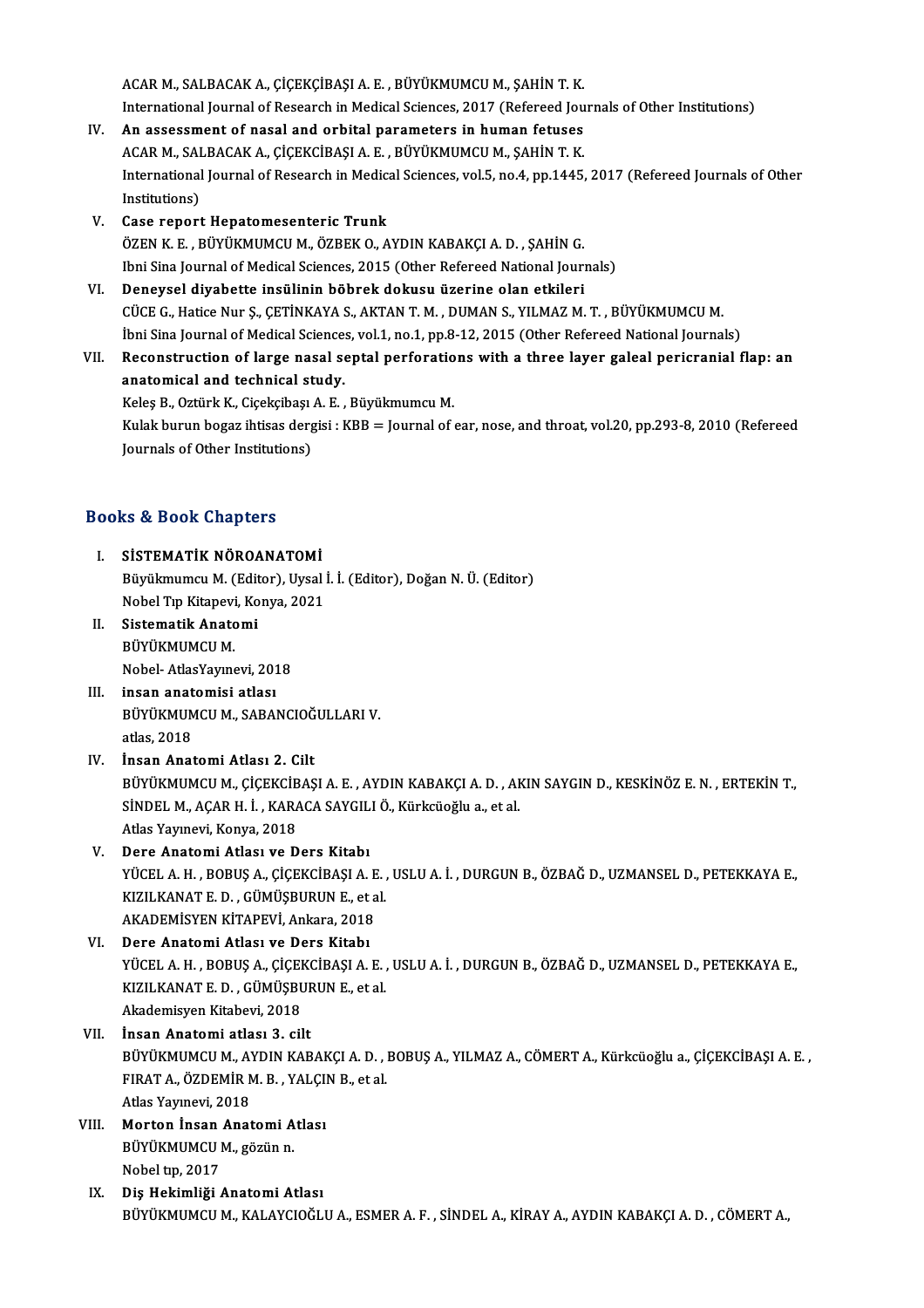Kürkcüoğlu a., ÇİÇEKCİBAŞI A. E. , DURGUN B., et al.<br>Atlas Yayınsvi, 2017 Kürkcüoğlu a., ÇİÇEK<br>Atlas Yayınevi, 2017<br>Morton İnsan Anat Kürkcüoğlu a., ÇİÇEKCİBAŞI A. E. , I<br>Atlas Yayınevi, 2017<br>X. Morton İnsan Anatomisi Atlası

- Atlas Yayınevi, 2017<br>X. Morton İnsan Anatomisi Atlası<br>BÜYÜKMUMCU M. Morton İnsan Anatomi<br>BÜYÜKMUMCU M.<br>Nobel Tıp Kitabevi, 2015<br>Morton Anatomi Atlası BÜYÜKMUMCU M.<br>Nobel Tıp Kitabevi, 2015<br>XI. Morton Anatomi Atlası<br>PÜYÜKMUMCU M
- Nobel Tıp Kitabevi<br>**Morton Anatomi**<br>BÜYÜKMUMCU M.<br>Atlas Nobel 2012 Morton Anatomi<br>BÜYÜKMUMCU M.<br>Atlas, Nobel, 2013

# Auas, Nobel, 2013<br>Refereed Congress / Symposium Publications in Proceedings

- efereed Congress / Symposium Publications in Proceedings<br>I. Morphometric analysis of external ear in medicine faculty students.<br>Omelies B. UYSALLL AKIN SAYCIN D. AYDIN KARAKCLA D. PÜVÜKMUM Norphometric analysis of external ear in medicine faculty students.<br>Özyalvaç B., UYSAL İ. İ. , AKIN SAYGIN D., AYDIN KABAKÇI A. D. , BÜYÜKMUMCU M.<br>Ceyber Negibe 4. Uluslararası Sağlık Bilimleri Kargresi, 22, 24 Nevember 20 Morphometric analysis of external ear in medicine faculty students.<br>Özyalvaç B., UYSAL İ. İ. , AKIN SAYGIN D., AYDIN KABAKÇI A. D. , BÜYÜKMUMCU N<br>Gevher Nesibe 4. Uluslararası Sağlık Bilimleri Kongresi., 23 - 24 November 2
- Gevher Nesibe 4. Uluslararası Sağlık Bilimleri Kongresi., 23 24 November 2019<br>II. Classification of nose and philtrum in medical students according to face types Gevher Nesibe 4. Uluslararası Sağlık Bilimleri Kongresi., 23 - 24 November 2019<br>Classification of nose and philtrum in medical students according to face types<br>Kantar H. N. , ŞEKER M., AKIN SAYGIN D., AYDIN KABAKÇI A. D. , Classification of nose and philtrum in medical students according to face types<br>Kantar H. N. , ŞEKER M., AKIN SAYGIN D., AYDIN KABAKÇI A. D. , BÜYÜKMUMCU M., YILMAZ M. T.<br>International symposium on academic tudies in healt Kantar H. N., ŞEKER M., AKIN SAYGIN D., AYDIN KABAKÇI A. D., BÜYÜKI<br>International symposium on academic tudies in health and sport science<br>III. Morphometric investigation of facies pelvica in human sacrum<br>AKIN SAYGIN D. TÜ
- International symposium on academic tudies in health and sport sciences, 15 17 November 2019<br>Morphometric investigation of facies pelvica in human sacrum<br>AKIN SAYGIN D., TÜRKOĞLU F. N. , AYDIN KABAKÇI A. D. , ALPA Ş., BÜ International Congress of Science Culture and Education., 29 October - 02 November 2019
- IV. Morphological features of the cubital tunnel and ulnar nerve in the cubital tunnel studied with MRI International Congress of Science Culture and Education., 29 October - 02 November 2019<br>Morphological features of the cubital tunnel and ulnar nerve in the cubital tunnel st<br>çelik yolcular s., BÜYÜKMUMCU M., KERİMOĞLU Ü., Morphological features of the cubital tunnel and uln<br>çelik yolcular s., BÜYÜKMUMCU M., KERİMOĞLU Ü., AYDIN I<br>20. Ulusal Anatomi Kongresi., Turkey, 27 - 31 August 2019<br>Orta Anadolu İnsanına Ait Kafa İskalatlarında Kranis
- V. Orta Anadolu İnsanına Ait Kafa İskeletlerinde Kranial İndeksin Sefalometrik Çalışması 20. Ulusal Anatomi Kongresi., Turkey, 27 - 31 August 2019<br>Orta Anadolu İnsanına Ait Kafa İskeletlerinde Kranial İndeksin Sefalometrik Çalışması<br>AKIN SAYGIN D., AYDIN KABAKÇI A. D. , ALPA Ş., TÜRKOĞLU F. N. , YILMAZ M. T. , Orta Anadolu İnsanına Ait Kafa İskeletlerinde Kranial İnd<br>AKIN SAYGIN D., AYDIN KABAKÇI A. D., ALPA Ş., TÜRKOĞLU F. M<br>7. Anatomi Kış Günleri Toplantısı, Turkey, 21 - 23 January 2019<br>Antronometris measurements for the desig AKIN SAYGIN D., AYDIN KABAKÇI A. D., ALPA Ş., TÜRKOĞLU F. N., YILMAZ M. T., BÜYÜKMUMCU M.<br>7. Anatomi Kış Günleri Toplantısı, Turkey, 21 - 23 January 2019<br>VI. Antropometric measurements for the design of seating tools i
- 7. Anatomi Kış Günleri Toplantısı, Turkey, 21 23 January 2019<br>VI. Antropometric measurements for the design of seating tools in the amphitheatre and conference<br>rooms rooms<br>kayan g., BÜYÜKMUMCU M., DURGUN B.<br>I. International Mediterrannean Anatomy congress, 6 - 09 September 2019<br>Monnhometris analysis of internal senstit artory with mutidedeste:

kayang, BÜYÜKMUMCU M., DURGUN B.

- kayan g., BÜYÜKMUMCU M., DURGUN B.<br>I. International Mediterrannean Anatomy congress, 6 09 September 2019<br>VII. Morphometric analysis of internal carotit artery with mutidedector computed tomography<br>U<sup>2</sup>.,,,,,,,,,,,,,,,,,, I. International Mediterrannean Anatomy congress, 6 - 09 September<br>Morphometric analysis of internal carotit artery with mutic<br>Uğuz A., BÜYÜKMUMCU M., EMLİK G. D. , Kabakçı A., KADIYORAN C.<br>Uluslarance Aldenir anatomi kong Morphometric analysis of internal carotit artery with mutidedector contains and the Millislary of September 20<br>Uğuz A., BÜYÜKMUMCU M., EMLİK G. D. , Kabakçı A., KADIYORAN C.<br>Uluslararası Akdeniz anatomi kongresi, Konya, Tu Uğuz A., BÜYÜKMUMCU M., EMLİK G. D. , Kabakçı A., KADIYORAN C.<br>Uluslararası Akdeniz anatomi kongresi, Konya, Turkey, 6 - 09 September 2018<br>VIII. Thumb duplication: case report.
- AKIN SAYGIN D., AYDIN KABAKÇI A. D., ÖZTÜRK M., BÜYÜKMUMCU M. Thumb duplication: case report.<br>AKIN SAYGIN D., AYDIN KABAKÇI A. D. , ÖZTÜRK M., BÜYÜKMUMCU M.<br>19th National Anatomy Congress 1st International Mediterranean Anatomy Congress, 6 - 09 September 2018<br>An anatomisel study of n AKIN SAYGIN D., AYDIN KABAKÇI A. D., ÖZTÜRK M., BÜYÜKMUMCU M.<br>19th National Anatomy Congress 1st International Mediterranean Anatomy Contains IX.<br>IX. An anatomical study of normal meniscal roots and their MRI findings<br>AYDI
- IX. An anatomical study of normal meniscal roots and their MRI findings<br>AYDIN KABAKÇI A. D., AKIN SAYGIN D., BÜYÜKMUMCU M., POYRAZ N. 19th National Anatomy Congress 1st International Mediterranean Anatomy Congress, 6 - 09 September 2018
- X. Morphometric analysis of internal carotid artery withmultidedector computed tomography UğuzA.,BÜYÜKMUMCUM.,EMLİKG.D. ,AYDINKABAKÇIA.D. ,KADIYORANC. 19th National Anatomy Congress 1st International Mediterranean Anatomy Congress, 6 - 09 September 2018
- XI. Thumb duplication: case report AKIN SAYGIN D., AYDIN KABAKÇI A. D., ÖZTÜRK M., BÜYÜKMUMCU M. Thumb duplication: case report<br>AKIN SAYGIN D., AYDIN KABAKÇI A. D. , ÖZTÜRK M., BÜYÜKMUMCU M.<br>19. Ulusal Anatomi Kongresi ve Uluslararası Akdeniz Anatomi Kongresi, 6 - 09 September 2018<br>An anatomisal study of normal moniss AKIN SAYGIN D., AYDIN KABAKÇI A. D. , ÖZTÜRK M., BÜYÜKMUMCU M.<br>19. Ulusal Anatomi Kongresi ve Uluslararası Akdeniz Anatomi Kongresi, 6 - 09<br>XII. An anatomical study of normal meniscal roots andtheir MRI findings<br>PODUCE
- An anatomical study of normal meniscal roots and their MRI findings BODUC E., AYDIN KABAKÇI A. D., BÜYÜKMUMCU M., POYRAZ N. An anatomical study of normal meniscal roots andtheir MRI findin<br>BODUÇ E., AYDIN KABAKÇI A. D. , BÜYÜKMUMCU M., POYRAZ N.<br>1. International Mediterranean Anatomy Congress, 6 - 09 September 2018<br>Entegration of Bone Materail BODUÇ E., AYDIN KABAKÇI A. D., BÜYÜKMUMCU M., POYRAZ N.<br>1. International Mediterranean Anatomy Congress, 6 - 09 September 2018<br>XIII. Entegration of Bone Materail to Anatomy Education with QR Code<br>XIII. Entegration of Bone
- Entegration of Bone Materail to Anatomy Education with QR Code<br>YILMAZ M. T. , İLERİ Y. Y. , ŞEKER M., BÜYÜKMUMCU M., çiçekçibaşı a. e. , UYSAL İ. İ. , AYDIN KABAKÇI A. D. , saygın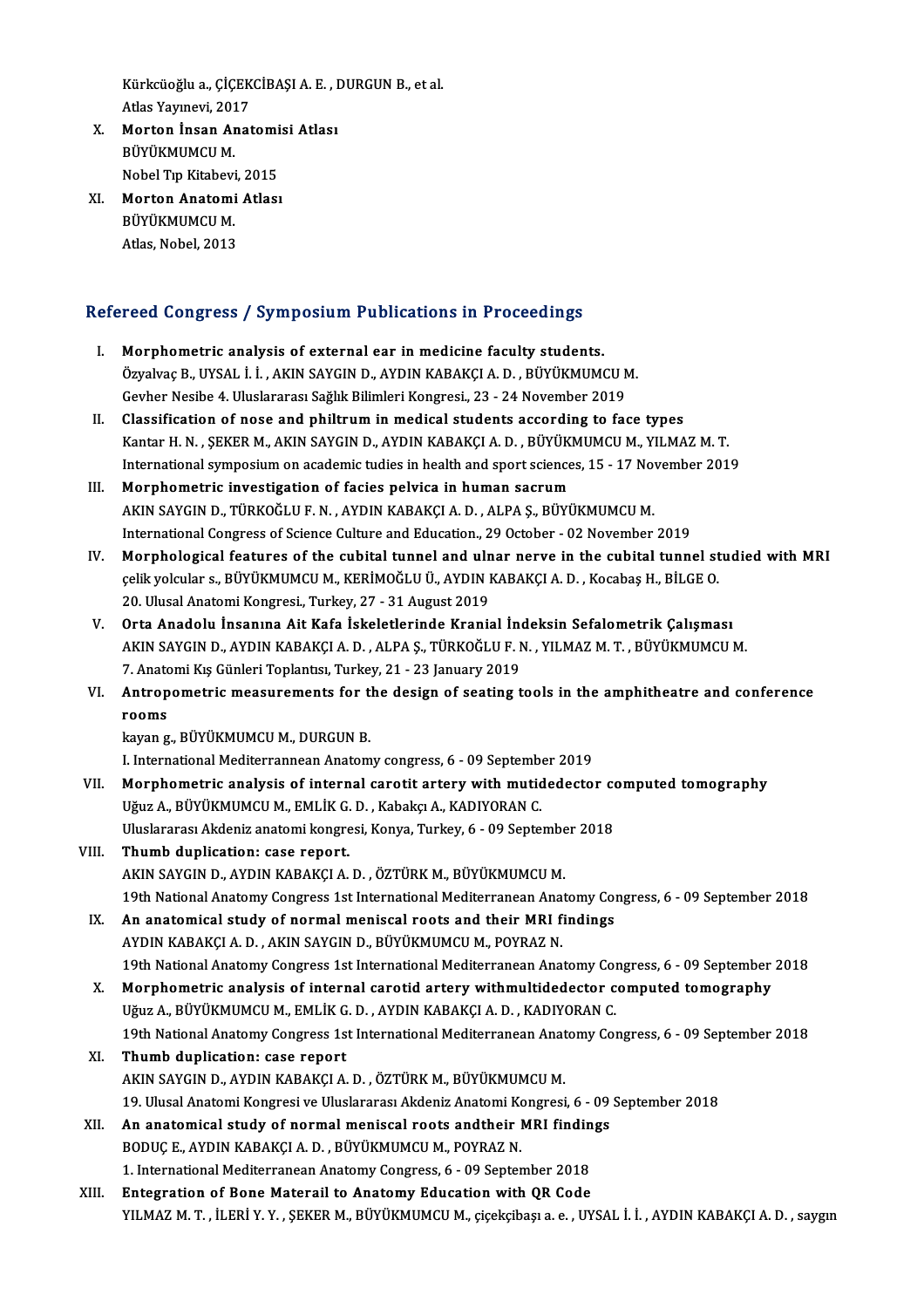d. a. , ŞAHİN G., açar g., et al.<br>1st International Congress e

1st International Congress on Sports, Anthropology, Nutrition, Anatomy and Radiology, Nevşehir, Turkey, 3 - 05<br>May 2018 d. a. , ŞAHİ!<br>1st Interna<br>May 2018<br>İncen Kur 1st International Congress on Sports, Anthropology, Nutrition, Anatomy and Radiology, Nevşehir, '<br>May 2018<br>XIV. İnsan Kuru Kafataslarında Foramen Jugulare'nin Morfometrik Ve Makroskobik Analizi

- May 2018<br>İnsan Kuru Kafataslarında Foramen Jugulare'nin Morfometrik Ve Makrosko<br>AKIN SAYGIN D., AYDIN KABAKÇI A.D., ALPA Ş., TÜRKOĞLU F. N., BÜYÜKMUMCU M.<br>1st International Congress On Sports, Arthronology, Nutrition, Anat 1st International Congress On Sports, ALPA Ş., TÜRKOĞLU F. N. , BÜYÜKMUMCU M.<br>1st International Congress On Sports, Anthropology, Nutrition, Anatomy and Radiology, Turkey, 3 - 05 May 2018 AKIN SAYGIN D., AYDIN KABAKÇI A. D. , ALPA Ş., TÜRKOĞLU F. N. , BÜYÜKMUMCU M.<br>1st International Congress On Sports, Anthropology, Nutrition, Anatomy and Radiology, Turkey, 3 - 05 May 2018<br>2018 - I ATERAINATION OF SAFE ZONE
- 1st International Congress On Sports, Anthr<br>DETERMINATION OF SAFE ZONES FOR<br>LATERAL PATELLOTIBIALLIGAMENTS<br>PUCE O PUVUVMUMCUM KARALEZLI M DETERMINATION OF SAFE ZONES FORARTHROSCOPIC KNEE PORTALS BY PROTECT<br>LATERAL PATELLOTIBIALLIGAMENTS<br>BİLGE O., BÜYÜKMUMCU M., KARALEZLİ M. N. , KESİK K., AYDIN KABAKÇI A. D. , DORAL M. N.<br>20th Asia Basifis Orthopasdis Assosi LATERAL PATELLOTIBIALLIGAMENTS<br>BİLGE O., BÜYÜKMUMCU M., KARALEZLİ M. N. , KESİK K., AYDIN KABAKÇI A. D. ,<br>20th Asia Pacific Orthopaedic Association (APOA) Congress, 10 - 14 April 2018<br>Tuning and marnhametris analysis of pt
- BILGE O., BÜYÜKMUMCU M., KARALEZLİ M. N., KESİK K., AYDIN KABAK<br>20th Asia Pacific Orthopaedic Association (APOA) Congress, 10 14 Apr<br>XVI. . Typing and morphometric analysis of pterion on human skull.<br>AKIN SAYCIN D. AYDIN 20th Asia Pacific Orthopaedic Association (APOA) Congress, 10 - 14 April 2018<br>**Typing and morphometric analysis of pterion on human skull.**<br>AKIN SAYGIN D., AYDIN KABAKÇI A. D., ALPA Ş., BÜYÜKMUMCU M., YILMAZ M. T.<br>18 Uluce 1. Typing and morphometric analysis of pterion on human<br>AKIN SAYGIN D., AYDIN KABAKÇI A. D. , ALPA Ş., BÜYÜKMUMC<br>18. Ulusal Anatomi Kongresi, Turkey, 25 - 27 September 2017<br>Mannhamatria avaluation of nirifarm anartura, sha AKIN SAYGIN D., AYDIN KABAKÇI A. D., ALPA Ş., BÜYÜKMUMCU M., YILMAZ M. T.<br>18. Ulusal Anatomi Kongresi, Turkey, 25 - 27 September 2017<br>XVII. Morphometric evaluation of piriform aperture, choana and nasal bone in dry skulls<br>
- 18. Ulusal Anatomi Kongresi, Turkey, 25 27 September 2017<br>Morphometric evaluation of piriform aperture, choana and nasal bone i<br>AYDIN KABAKÇI A. D. , AKIN SAYGIN D., ALPA Ş., BÜYÜKMUMCU M., YILMAZ M. T.<br>18. Ulusal Anatom Morphometric evaluation of piriform aperture, choana<br>AYDIN KABAKÇI A. D. , AKIN SAYGIN D., ALPA Ş., BÜYÜKMUMC<br>18. Ulusal Anatomi Kongresi, Turkey, 25 - 27 September 2017<br>Mannhalagisal saasum tunas in buman fatal sadayara AYDIN KABAKÇI A. D. , AKIN SAYGIN D., ALPA Ş., BÜYÜKMUMCU M., YILMAZ M. T.<br>18. Ulusal Anatomi Kongresi, Turkey, 25 - 27 September 2017<br>XVIII. Morphological caecum types in human fetal cadavers.
- AYDINKABAKÇIA.D. ,AKINSAYGIND.,BÜYÜKMUMCUM.,ÇİÇEKCİBAŞIA.E. ,YILMAZM.T. 18.UlusalAnatomiKongresi,Turkey,25 -27 September 2017 AYDIN KABAKÇI A. D., AKIN SAYGIN D., BÜYÜKMUMCU M., ÇİÇEKCİBAŞI <br>18. Ulusal Anatomi Kongresi, Turkey, 25 - 27 September 2017<br>XIX. Lateral meniscus anatomy and variants in human fetal cadavers.
- 18. Ulusal Anatomi Kongresi, Turkey, 25 27 September 2017<br>Lateral meniscus anatomy and variants in human fetal caday<br>BÜYÜKMUMCU M., AYDIN KABAKÇI A. D. , AKIN SAYGIN D., BİLGE O.<br>2017 ARKASS (Asia Basifis Knee, Arthresse BÜYÜKMUMCU M., AYDIN KABAKÇI A. D. , AKIN SAYGIN D., BİLGE O.<br>2017 APKASS (Asia-Pacific Knee, Arthroscopy and Sports Medicine Society) Summit, 28 - 29 April 2017 BÜYÜKMUMCU M., AYDIN KABAKÇI A. D., AKIN SAYGIN D., BİLGE O.<br>2017 APKASS (Asia-Pacific Knee, Arthroscopy and Sports Medicine Society) Su<br>XX. Medial meniscus: fetal development and new morphological variants.<br>PUCE O. AKIN S
- 2017 APKASS (Asia-Pacific Knee, Arthroscopy and Sports Medicine S<br>Medial meniscus: fetal development and new morphological<br>BİLGE O., AKIN SAYGIN D., AYDIN KABAKÇI A. D. , BÜYÜKMUMCU M.<br>2017 ABKASS (Asia Basific Knee, Arthr 2017 APKASS (Asia-Pacific Knee, Arthroscopy and Sports Medicine Society) Summit, Seoul, South Korea, 28 - 29<br>April 2017 BİLGE O., AKIN SAYGIN D., AYDIN KABAKÇI A. D., BÜYÜKMUMCU M. 2017 APKASS (Asia-Pacific Knee, Arthroscopy and Sports Medicine Society)<br>April 2017<br>XXI. Anatomic course and variation of femoral nerve in human fetuses<br>PUVULMIMCUM CUANE AVPIN KARAKCLA DAAKUN SAVCIN D. CUNC
- BÜYÜKMUMCU M., CIHAN E., AYDIN KABAKÇI A. D. , AKIN SAYGIN D., GUNGORER S.<br>SFN 2016, 12 16 November 2016 Anatomic course and variation<br>BÜYÜKMUMCU M., CIHAN E., AYDIN<br>SFN 2016, 12 - 16 November 2016<br>Insen aksižerlerinde traksebre: BÜYÜKMUMCU M., CIHAN E., AYDIN KABAKÇI A. D., AKIN SAYGIN D., GU<br>SFN 2016, 12 - 16 November 2016<br>XXII. İnsan akciğerlerinde trakeobronşial ağacın morfometrik analizi<br>SAHİN G. AKIN SAYCIN D. AYDIN KABAKÇI A. D. BÜYÜKMUMCU M
- SFN 2016, 12 16 November 2016<br>İnsan akciğerlerinde trakeobronşial ağacın morfometrik ana<br>ŞAHİN G., AKIN SAYGIN D., AYDIN KABAKÇI A. D. , BÜYÜKMUMCU M.<br>17 Hlusel Anatomi Kongresi Turkey, 5 , 99 Sentember 2016, vel 10 İnsan akciğerlerinde trakeobronşial ağacın morfometrik analizi<br>ŞAHİN G., AKIN SAYGIN D., AYDIN KABAKÇI A. D. , BÜYÜKMUMCU M.<br>17. Ulusal Anatomi Kongresi, Turkey, 5 - 09 September 2016, vol.10, pp.1<br>Determination of safe an
- SAHIN G., AKIN SAYGIN D., AYDIN KABAKÇI A. D. , BÜYÜKMUMCU M.<br>17. Ulusal Anatomi Kongresi, Turkey, 5 09 September 2016, vol.10, pp.1<br>XXIII. Determination of safe anatomic zones for arthroscopic anterior knee portals 17. Ulusal Anatomi Kongresi, Turkey, 5<br>Determination of safe anatomic zo<br>and lateral patellotibial ligaments<br>PUCEO PÜVÜYMUMCU M. KARALEZ Determination of safe anatomic zones for arthroscopic anterior knee portals by p<br>and lateral patellotibial ligaments<br>BİLGE O., BÜYÜKMUMCU M., KARALEZLİ M. N. , KESİK K., AYDIN KABAKÇI A. D. , DORAL M. N.<br>APKASS 2016 O. .12 and lateral patellotibial ligar<br>BİLGE O., BÜYÜKMUMCU M., KAI<br>APKASS 2016, 9 - 12 June 2016<br>Estal antariar anusiata lisam
- APKASS 2016, 9 12 June 2016<br>XXIV. Fetal anterior cruciate ligament APKASS 2016, 9 - 12 June 2016<br>Fetal anterior cruciate ligament<br>AKIN SAYGIN D., AYDIN KABAKÇI A. D. , şule g., BİLGE O., BÜYÜKMUMCU M.<br>Ankass 2016, 9 - 12 June 2016 Fetal anterior cruciate ligan<br>AKIN SAYGIN D., AYDIN KABAK<br>Apkass 2016, 9 - 12 June 2016<br>Binoplastide alar rekonstrü
- XXV. Rinoplastide alar rekonstrüksiyon alar simetri ve tip rotasyonu için yeni bir metotwkıkırdak greft Mustafa Raşit T., Ali Rıza U., ŞAHİN G., BÜYÜKMUMCU M. Rinoplastide alar rekonstrüksiyon alar simetri ve tip rotasyonu için yeni bir metot w kıkırda<br>Mustafa Raşit T., Ali Rıza U., ŞAHİN G., BÜYÜKMUMCU M.<br>Türk plastik rekonstrüktif ve estetik cerrahi derneği, 37. ulusal kurulta Mustafa Raşit T., Ali Rıza U., ŞAHİN G., BÜYÜKMUMCU M.<br>Türk plastik rekonstrüktif ve estetik cerrahi derneği, 37. ul<br>XXVI. Branching pattern of aortic arch preliminary study<br>PÜYÜKMUMCU M. AKIN SAYCIN D. YU MAZ M.T. ÖZPEK
- Türk plastik rekonstrüktif ve estetik cerrahi derneği, 37. ulus<br>Branching pattern of aortic arch preliminary study<br>BÜYÜKMUMCU M., AKIN SAYGIN D., YILMAZ M.T. , ÖZBEK O.<br>7th international sumnesium of clinical and annlied a 8ranching pattern of aortic arch preliminary study<br>BÜYÜKMUMCU M., AKIN SAYGIN D., YILMAZ M. T. , ÖZBEK O.<br>7th international symposium of clinical and applied anatomy (ISCAA), 17 - 20 September 2015

### Supported Projects

Büyükmumcu M., Project Supported by Higher Education Institutions, PES PLANUSTA PLANTAR FASYA KALINLIĞININ ULTRASONOGRAFİ İLEDEĞERLENDİRİLMESİ,2017 -2020